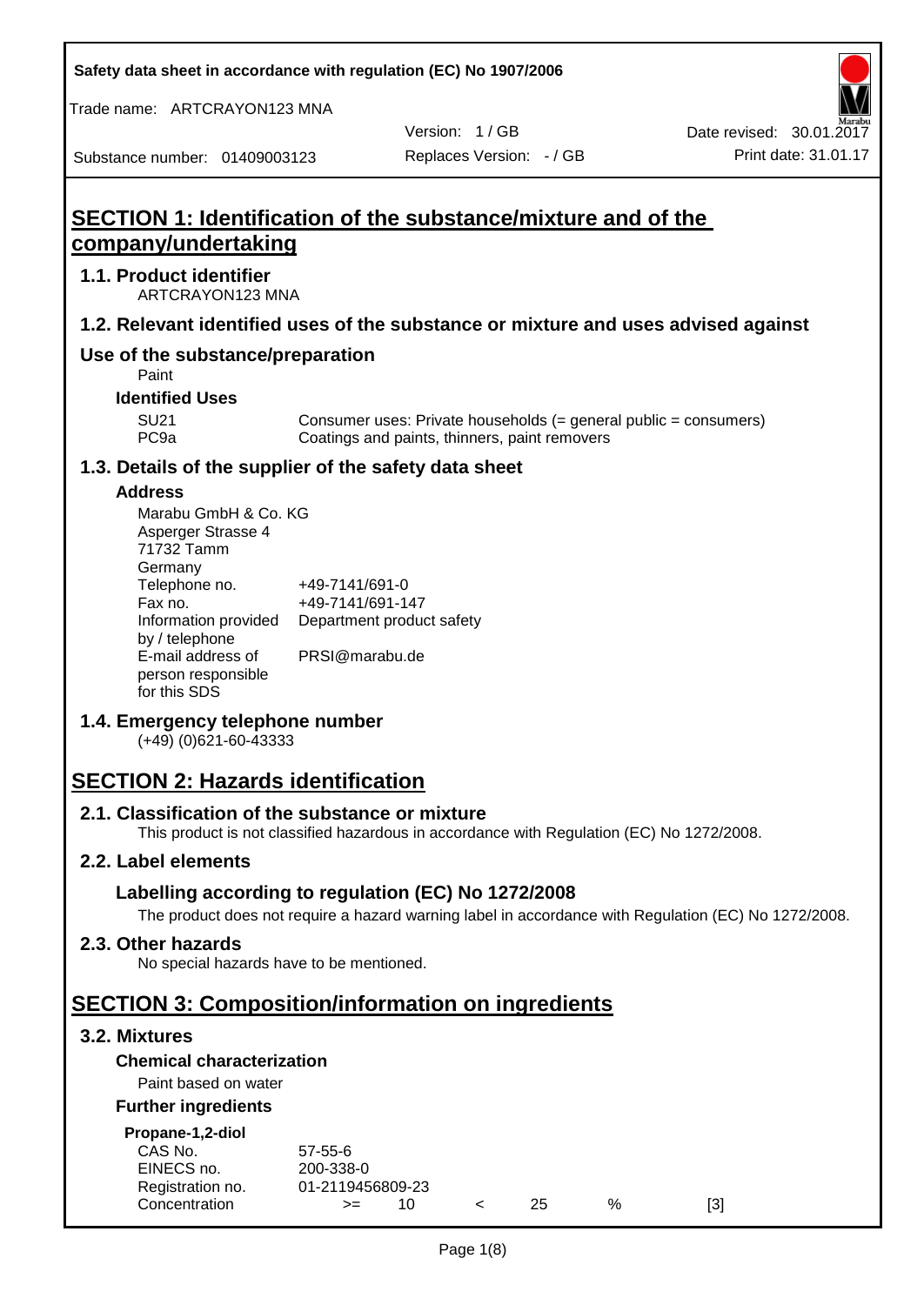#### **Safety data sheet in accordance with regulation (EC) No 1907/2006**

Trade name: ARTCRAYON123 MNA

Substance number: 01409003123 Version: 1 / GB Replaces Version: - / GB Print date: 31.01.17 Date revised: 30.01.2

# **Glycerol**

| $56 - 81 - 5$ |  |     |   |     |
|---------------|--|-----|---|-----|
| 200-289-5     |  |     |   |     |
| $>=$          |  | 10. | % | [3] |
|               |  |     |   |     |

[3] Substance with occupational exposure limits

# **SECTION 4: First aid measures**

## **4.1. Description of first aid measures**

#### **After skin contact**

Wash with plenty of water and soap. Do NOT use solvents or thinners.

#### **After eye contact**

Separate eyelids, wash the eyes thoroughly with water (15 min.). In case of irritation consult an oculist.

#### **After ingestion**

Rinse mouth thoroughly with water. If larger amounts are swallowed or in the event of symptoms take medical treatment.

#### **4.2. Most important symptoms and effects, both acute and delayed** Until now no symptoms known so far.

## **4.3. Indication of any immediate medical attention and special treatment needed Hints for the physician / treatment**

Treat symptomatically

# **SECTION 5: Firefighting measures**

# **5.1. Extinguishing media**

## **Suitable extinguishing media**

Carbon dioxide, Foam, Sand, Water

# **5.2. Special hazards arising from the substance or mixture**

In the event of fire the following can be released: Carbon monoxide (CO); dense black smoke; Carbon dioxide (CO2); Sulphur dioxide (SO2)

## **5.3. Advice for firefighters**

#### **Other information**

Collect contaminated fire-fighting water separately, must not be discharged into the drains.

# **SECTION 6: Accidental release measures**

**6.1. Personal precautions, protective equipment and emergency procedures** No particular measures required.

## **6.2. Environmental precautions**

No particular measures required.

## **6.3. Methods and material for containment and cleaning up**

Clean preferably with a detergent - avoid use of solvents.

#### **6.4. Reference to other sections**

Information regarding Safe handling, see Section 7. Information regarding personal protective measures, see Section 8. Information regarding waste disposal, see Section 13.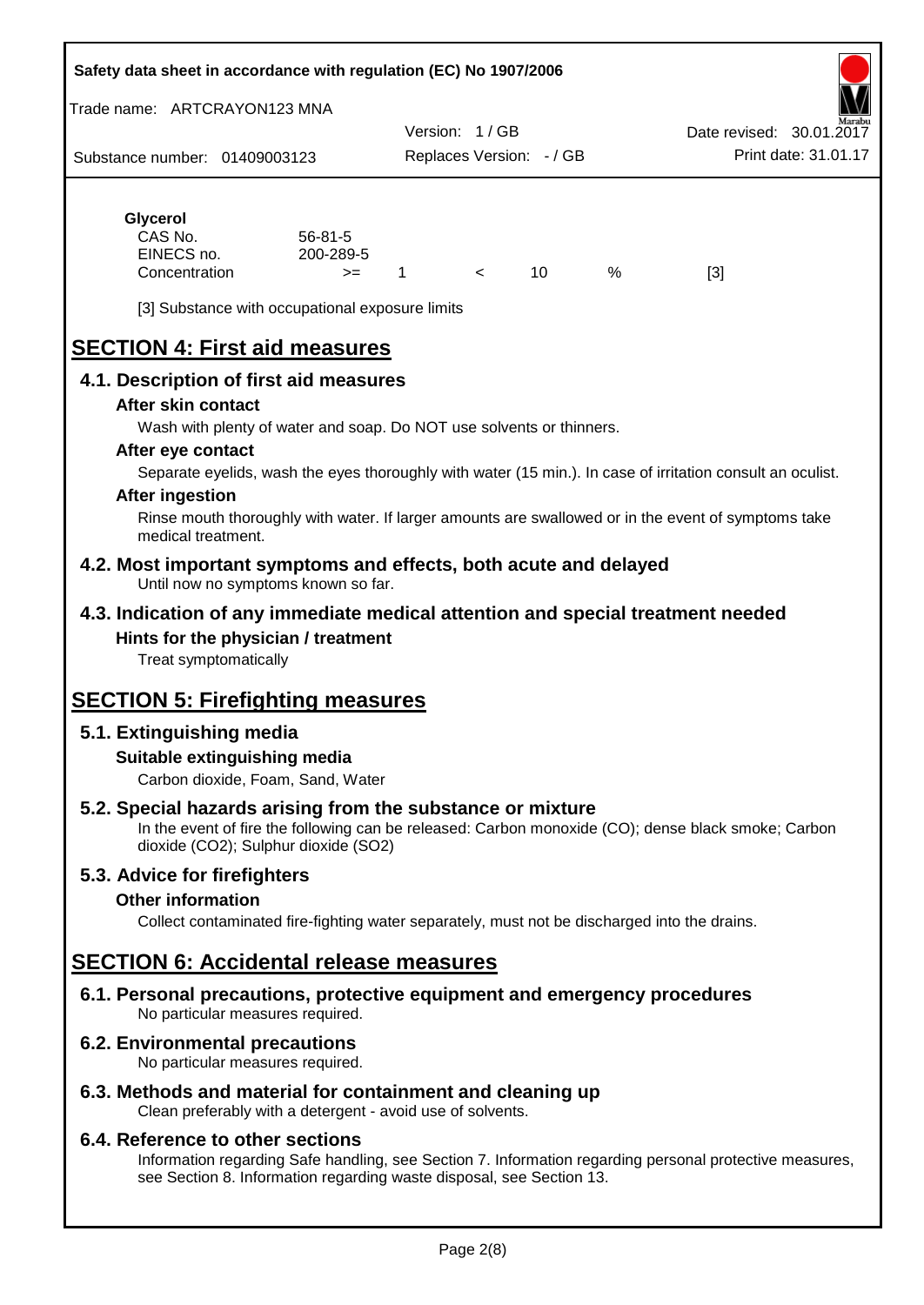| Safety data sheet in accordance with regulation (EC) No 1907/2006                                                                                                                                                       |                   |                                                                                                   |                          |
|-------------------------------------------------------------------------------------------------------------------------------------------------------------------------------------------------------------------------|-------------------|---------------------------------------------------------------------------------------------------|--------------------------|
| Trade name: ARTCRAYON123 MNA                                                                                                                                                                                            |                   |                                                                                                   |                          |
|                                                                                                                                                                                                                         |                   | Version: 1/GB                                                                                     | Date revised: 30.01.2017 |
| Substance number: 01409003123                                                                                                                                                                                           |                   | Replaces Version: - / GB                                                                          | Print date: 31.01.17     |
| <b>SECTION 7: Handling and storage</b>                                                                                                                                                                                  |                   |                                                                                                   |                          |
| 7.1. Precautions for safe handling                                                                                                                                                                                      |                   |                                                                                                   |                          |
| Advice on safe handling<br>Advice on protection against fire and explosion<br>No special measures required.<br>Classification of fires / temperature class / Ignition group / Dust explosion class<br>Temperature class | T <sub>2</sub>    | Avoid skin and eye contact. Smoking, eating and drinking shall be prohibited in application area. |                          |
| 7.2. Conditions for safe storage, including any incompatibilities<br>Requirements for storage rooms and vessels                                                                                                         |                   |                                                                                                   |                          |
| Store in frostfree conditions.                                                                                                                                                                                          |                   |                                                                                                   |                          |
| Storage class according to TRGS 510<br>Storage class according to<br><b>TRGS 510</b>                                                                                                                                    | 12                | Non-combustible liquids                                                                           |                          |
| 7.3. Specific end use(s)<br>Paint                                                                                                                                                                                       |                   |                                                                                                   |                          |
| <b>SECTION 8: Exposure controls/personal protection</b>                                                                                                                                                                 |                   |                                                                                                   |                          |
| 8.1. Control parameters                                                                                                                                                                                                 |                   |                                                                                                   |                          |
| <b>Exposure limit values</b>                                                                                                                                                                                            |                   |                                                                                                   |                          |
| Glycerol                                                                                                                                                                                                                |                   |                                                                                                   |                          |
| List                                                                                                                                                                                                                    | EH40              |                                                                                                   |                          |
| Type                                                                                                                                                                                                                    | WEL               |                                                                                                   |                          |
| Value<br><b>Status: 2011</b>                                                                                                                                                                                            | 10                | mg/m <sup>3</sup>                                                                                 |                          |
| Propane-1,2-diol                                                                                                                                                                                                        |                   |                                                                                                   |                          |
| List                                                                                                                                                                                                                    | EH40              |                                                                                                   |                          |
| <b>Type</b>                                                                                                                                                                                                             | <b>OES</b>        |                                                                                                   |                          |
| Value<br><b>Status: 2011</b>                                                                                                                                                                                            | 10                | mg/m <sup>3</sup>                                                                                 |                          |
| <b>Other information</b>                                                                                                                                                                                                |                   |                                                                                                   |                          |
| There are not known any further control parameters.                                                                                                                                                                     |                   |                                                                                                   |                          |
| 8.2. Exposure controls                                                                                                                                                                                                  |                   |                                                                                                   |                          |
| <b>Exposure controls</b>                                                                                                                                                                                                |                   |                                                                                                   |                          |
| Provide adequate ventilation.                                                                                                                                                                                           |                   |                                                                                                   |                          |
|                                                                                                                                                                                                                         |                   |                                                                                                   |                          |
| <b>SECTION 9: Physical and chemical properties</b>                                                                                                                                                                      |                   |                                                                                                   |                          |
| 9.1. Information on basic physical and chemical properties                                                                                                                                                              |                   |                                                                                                   |                          |
| Form                                                                                                                                                                                                                    | liquid            |                                                                                                   |                          |
| <b>Colour</b>                                                                                                                                                                                                           | coloured          |                                                                                                   |                          |
| <b>Odour</b>                                                                                                                                                                                                            | odourless         |                                                                                                   |                          |
| <b>Odour threshold</b>                                                                                                                                                                                                  |                   |                                                                                                   |                          |
| Remarks                                                                                                                                                                                                                 | No data available |                                                                                                   |                          |
| <b>Melting point</b><br>Remarks                                                                                                                                                                                         | not determined    |                                                                                                   |                          |
|                                                                                                                                                                                                                         |                   |                                                                                                   |                          |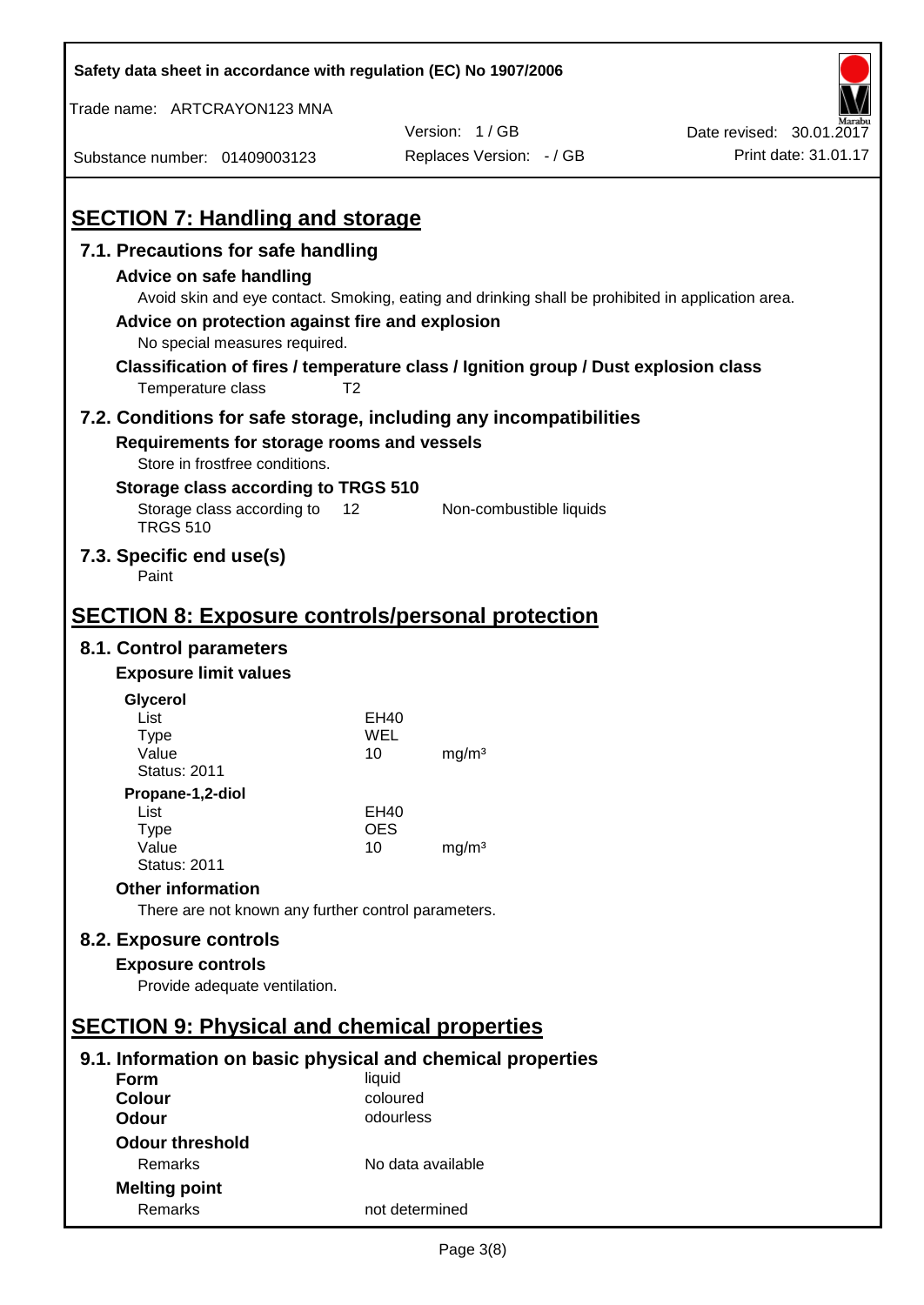| Safety data sheet in accordance with regulation (EC) No 1907/2006         |                                   |                          |
|---------------------------------------------------------------------------|-----------------------------------|--------------------------|
| Trade name: ARTCRAYON123 MNA                                              | Version: 1/GB                     | Date revised: 30.01.2017 |
| Substance number: 01409003123                                             | Replaces Version: - / GB          | Print date: 31.01.17     |
| <b>Freezing point</b>                                                     |                                   |                          |
| Remarks                                                                   | not determined                    |                          |
| Initial boiling point and boiling range                                   |                                   |                          |
| Value<br>Pressure                                                         | 100<br>appr.<br>1.013<br>hPa      | $^{\circ}C$              |
| Source                                                                    | Literature value                  |                          |
| <b>Flash point</b>                                                        |                                   |                          |
| Remarks                                                                   | Not applicable                    |                          |
| Evaporation rate (ether $= 1$ ) :                                         |                                   |                          |
| <b>Remarks</b>                                                            | not determined                    |                          |
| <b>Flammability (solid, gas)</b><br>Not applicable                        |                                   |                          |
| Upper/lower flammability or explosive limits                              |                                   |                          |
| Lower explosion limit                                                     | 2,6<br>appr.                      | $%$ (V)                  |
| Upper explosion limit<br>Source                                           | 12,5<br>appr.<br>Literature value | $%$ (V)                  |
| Vapour pressure                                                           |                                   |                          |
| Value<br>Temperature                                                      | 23<br>appr.<br>20<br>°C           | hPa                      |
| Method                                                                    | Value taken from the literature   |                          |
| <b>Vapour density</b>                                                     |                                   |                          |
| Remarks                                                                   | not determined                    |                          |
| <b>Density</b>                                                            |                                   |                          |
| <b>Remarks</b>                                                            | not determined                    |                          |
| <b>Solubility in water</b>                                                |                                   |                          |
| Remarks                                                                   | miscible                          |                          |
| Ignition temperature                                                      |                                   |                          |
| Value<br>Source                                                           | 371<br>appr.<br>Literature value  | $^{\circ}C$              |
| <b>Viscosity</b>                                                          |                                   |                          |
| Remarks                                                                   |                                   |                          |
| Remarks                                                                   | not determined                    |                          |
| 9.2. Other information                                                    |                                   |                          |
| <b>Other information</b>                                                  |                                   |                          |
| None known                                                                |                                   |                          |
| <b>SECTION 10: Stability and reactivity</b>                               |                                   |                          |
| 10.1. Reactivity<br>None                                                  |                                   |                          |
| 10.2. Chemical stability<br>No hazardous reactions known.                 |                                   |                          |
| 10.3. Possibility of hazardous reactions<br>No hazardous reactions known. |                                   |                          |
| 10.4. Conditions to avoid<br>No hazardous reactions known.                |                                   |                          |
| 10.5. Incompatible materials                                              |                                   |                          |
|                                                                           |                                   |                          |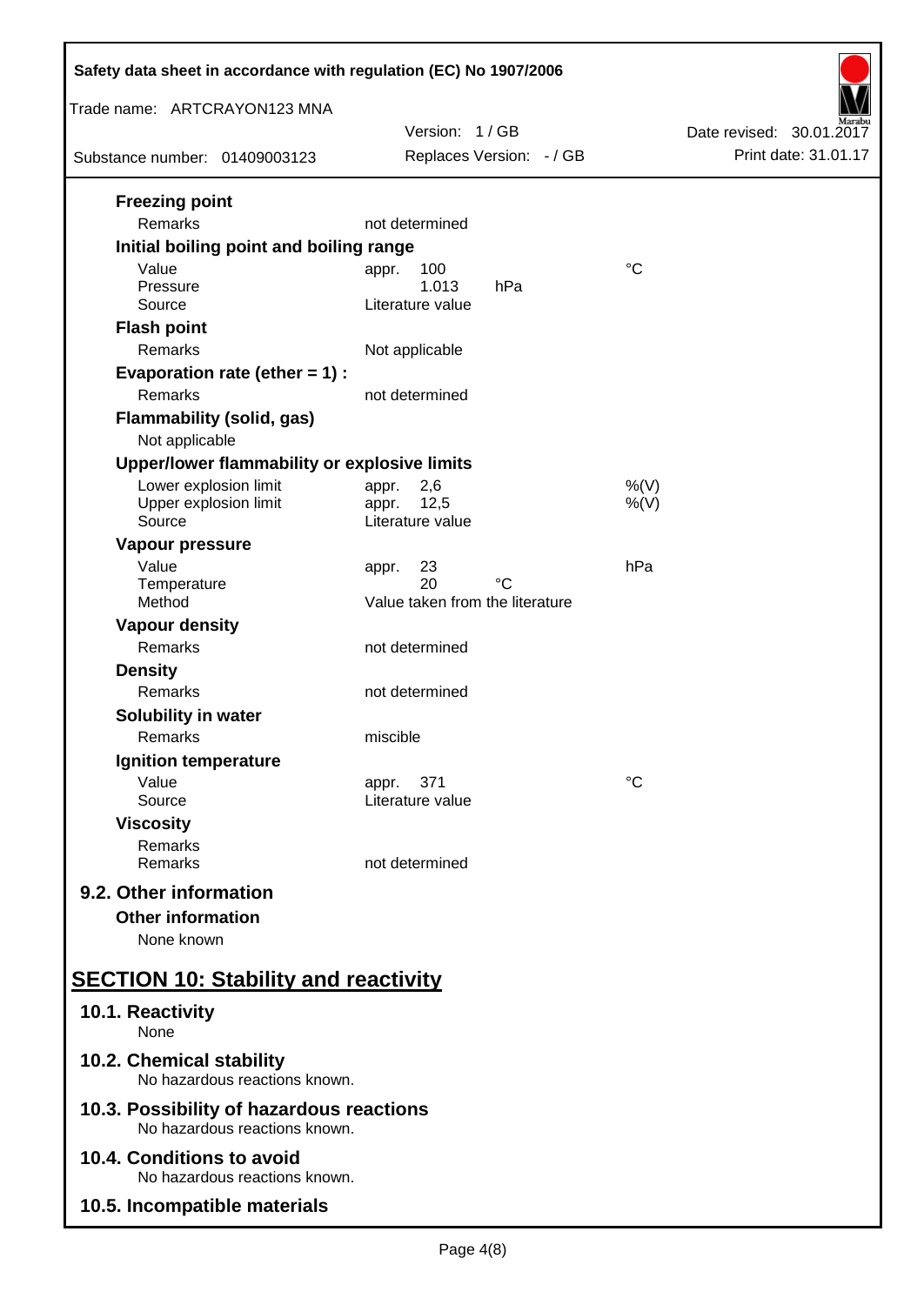| Safety data sheet in accordance with regulation (EC) No 1907/2006                              |                                                                                                    |                          |
|------------------------------------------------------------------------------------------------|----------------------------------------------------------------------------------------------------|--------------------------|
| Trade name: ARTCRAYON123 MNA                                                                   |                                                                                                    |                          |
|                                                                                                | Version: 1/GB                                                                                      | Date revised: 30.01.2017 |
| Substance number: 01409003123                                                                  | Replaces Version: - / GB                                                                           | Print date: 31.01.17     |
| None                                                                                           |                                                                                                    |                          |
| 10.6. Hazardous decomposition products<br>No hazardous decomposition products known.           |                                                                                                    |                          |
| <b>SECTION 11: Toxicological information</b>                                                   |                                                                                                    |                          |
| 11.1. Information on toxicological effects                                                     |                                                                                                    |                          |
| <b>Acute oral toxicity</b>                                                                     |                                                                                                    |                          |
| Remarks                                                                                        | Based on available data, the classification criteria are not met.                                  |                          |
| <b>Acute dermal toxicity</b>                                                                   |                                                                                                    |                          |
| Remarks                                                                                        | Based on available data, the classification criteria are not met.                                  |                          |
| <b>Acute inhalational toxicity</b>                                                             |                                                                                                    |                          |
| Remarks                                                                                        | Based on available data, the classification criteria are not met.                                  |                          |
| <b>Skin corrosion/irritation</b>                                                               |                                                                                                    |                          |
| Remarks                                                                                        | Based on available data, the classification criteria are not met.                                  |                          |
| Serious eye damage/irritation<br>Remarks                                                       |                                                                                                    |                          |
| <b>Sensitization</b>                                                                           | Based on available data, the classification criteria are not met.                                  |                          |
| Remarks                                                                                        | Based on available data, the classification criteria are not met.                                  |                          |
| <b>Mutagenicity</b>                                                                            |                                                                                                    |                          |
| Remarks                                                                                        | Based on available data, the classification criteria are not met.                                  |                          |
| <b>Reproductive toxicity</b>                                                                   |                                                                                                    |                          |
| Remarks                                                                                        | Based on available data, the classification criteria are not met.                                  |                          |
| Carcinogenicity                                                                                |                                                                                                    |                          |
| Remarks                                                                                        | Based on available data, the classification criteria are not met.                                  |                          |
| <b>Specific Target Organ Toxicity (STOT)</b>                                                   |                                                                                                    |                          |
|                                                                                                |                                                                                                    |                          |
| <b>Single exposure</b><br>Remarks                                                              | Based on available data, the classification criteria are not met.                                  |                          |
| <b>Repeated exposure</b>                                                                       |                                                                                                    |                          |
| Remarks                                                                                        | Based on available data, the classification criteria are not met.                                  |                          |
| <b>Aspiration hazard</b>                                                                       |                                                                                                    |                          |
|                                                                                                | Based on available data, the classification criteria are not met.                                  |                          |
| <b>Experience in practice</b>                                                                  |                                                                                                    |                          |
| risk to health can be expected.                                                                | Provided all the recommended protective and safety precautions are taken, experience shows that no |                          |
| <b>Other information</b>                                                                       |                                                                                                    |                          |
| There are no data available on the mixture itself.<br>Directive 1999/45/EC and not classified. | The mixture has been assessed following the conventional method of the Dangerous Preparations      |                          |
| <b>SECTION 12: Ecological information</b>                                                      |                                                                                                    |                          |
| 12.1. Toxicity                                                                                 |                                                                                                    |                          |
| <b>General information</b>                                                                     |                                                                                                    |                          |

There are no data available on the mixture itself.Do not allow to enter drains or water courses.The mixture has been assessed following the summation method of the CLP Regulation (EC) No 1272/2008 and is not classified as dangerous for the environment.

# **12.2. Persistence and degradability**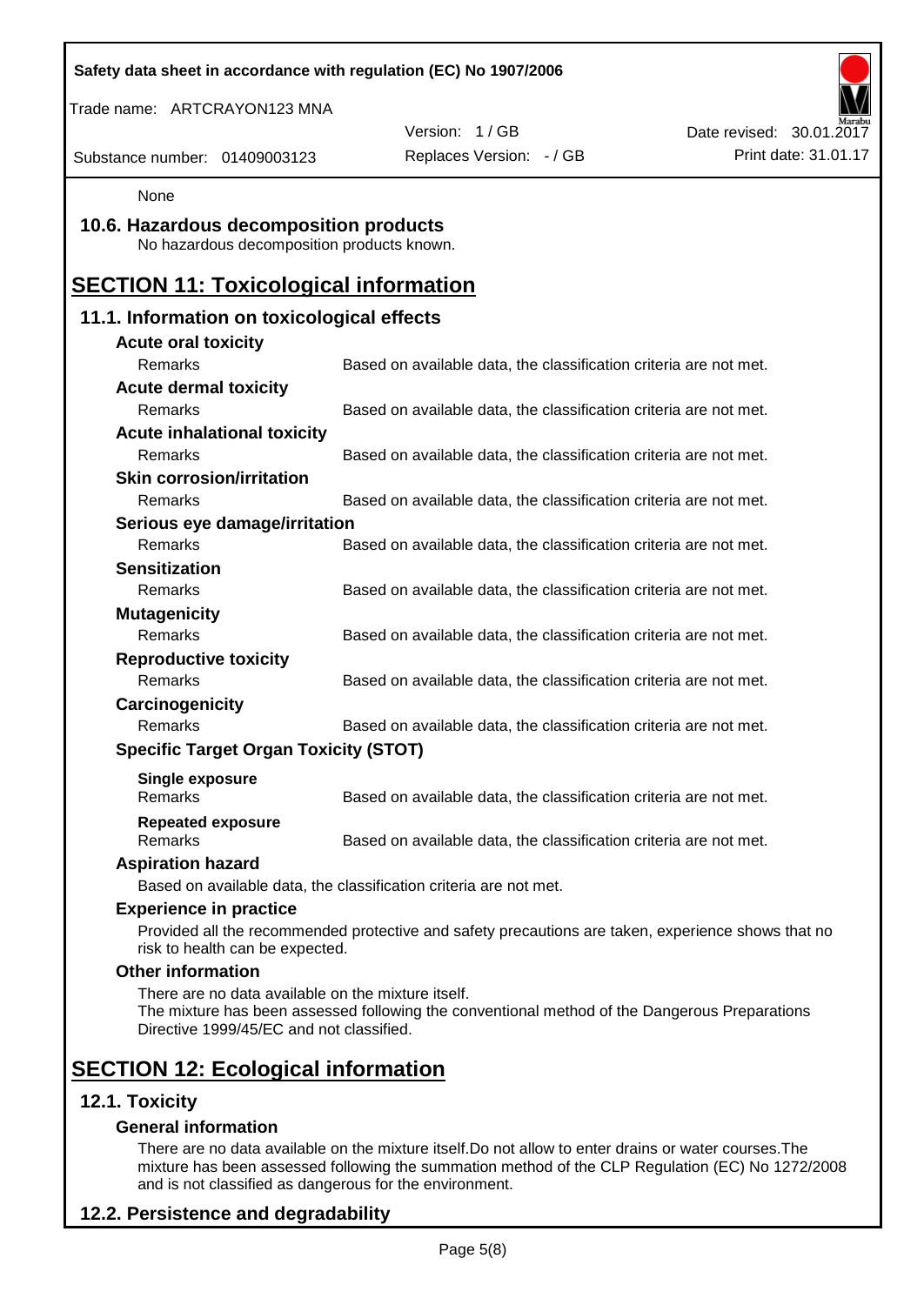| Safety data sheet in accordance with regulation (EC) No 1907/2006                |                                                                                                       |                          |
|----------------------------------------------------------------------------------|-------------------------------------------------------------------------------------------------------|--------------------------|
| Trade name: ARTCRAYON123 MNA                                                     |                                                                                                       |                          |
|                                                                                  | Version: 1/GB                                                                                         | Date revised: 30.01.2017 |
| Substance number: 01409003123                                                    | Replaces Version: - / GB                                                                              | Print date: 31.01.17     |
| <b>General information</b><br>There are no data available on the mixture itself. |                                                                                                       |                          |
|                                                                                  |                                                                                                       |                          |
| 12.3. Bioaccumulative potential<br><b>General information</b>                    |                                                                                                       |                          |
| There are no data available on the mixture itself.                               |                                                                                                       |                          |
| 12.4. Mobility in soil                                                           |                                                                                                       |                          |
| <b>General information</b>                                                       |                                                                                                       |                          |
| There are no data available on the mixture itself.                               |                                                                                                       |                          |
| 12.5. Results of PBT and vPvB assessment                                         |                                                                                                       |                          |
| <b>General information</b>                                                       |                                                                                                       |                          |
| There are no data available on the mixture itself.                               |                                                                                                       |                          |
| 12.6. Other adverse effects                                                      |                                                                                                       |                          |
| <b>General information</b>                                                       |                                                                                                       |                          |
| There are no data available on the mixture itself.                               |                                                                                                       |                          |
| <b>SECTION 13: Disposal considerations</b>                                       |                                                                                                       |                          |
| 13.1. Waste treatment methods                                                    |                                                                                                       |                          |
| Disposal recommendations for the product                                         |                                                                                                       |                          |
| with water and put into the drainage system.                                     | The product can be placed with other household refuse. Small residues in containers can be washed-out |                          |
| Disposal recommendations for packaging                                           |                                                                                                       |                          |
| Completely emptied packagings can be given for recycling.                        | Packaging that cannot be cleaned should be disposed off as product waste.                             |                          |
| <b>SECTION 14: Transport information</b>                                         |                                                                                                       |                          |
| <b>Land transport ADR/RID</b>                                                    |                                                                                                       |                          |
| Non-dangerous goods<br>14.1. UN number                                           |                                                                                                       |                          |
| $UN -$                                                                           |                                                                                                       |                          |
| 14.2. UN proper shipping name                                                    |                                                                                                       |                          |
| 14.3. Transport hazard class(es)                                                 |                                                                                                       |                          |
| Class<br>Label                                                                   |                                                                                                       |                          |
| 14.4. Packing group                                                              |                                                                                                       |                          |
| Packing group<br>Transport category                                              | 0                                                                                                     |                          |
| 14.5. Environmental hazards                                                      |                                                                                                       |                          |
|                                                                                  |                                                                                                       |                          |
| <b>Marine transport IMDG/GGVSee</b>                                              | The product does not constitute a hazardous substance in sea transport.                               |                          |
| 14.1. UN number                                                                  |                                                                                                       |                          |
| $UN -$<br>14.2. UN proper shipping name                                          |                                                                                                       |                          |
|                                                                                  |                                                                                                       |                          |
| 14.3. Transport hazard class(es)<br>Class                                        |                                                                                                       |                          |
| Subsidiary risk                                                                  |                                                                                                       |                          |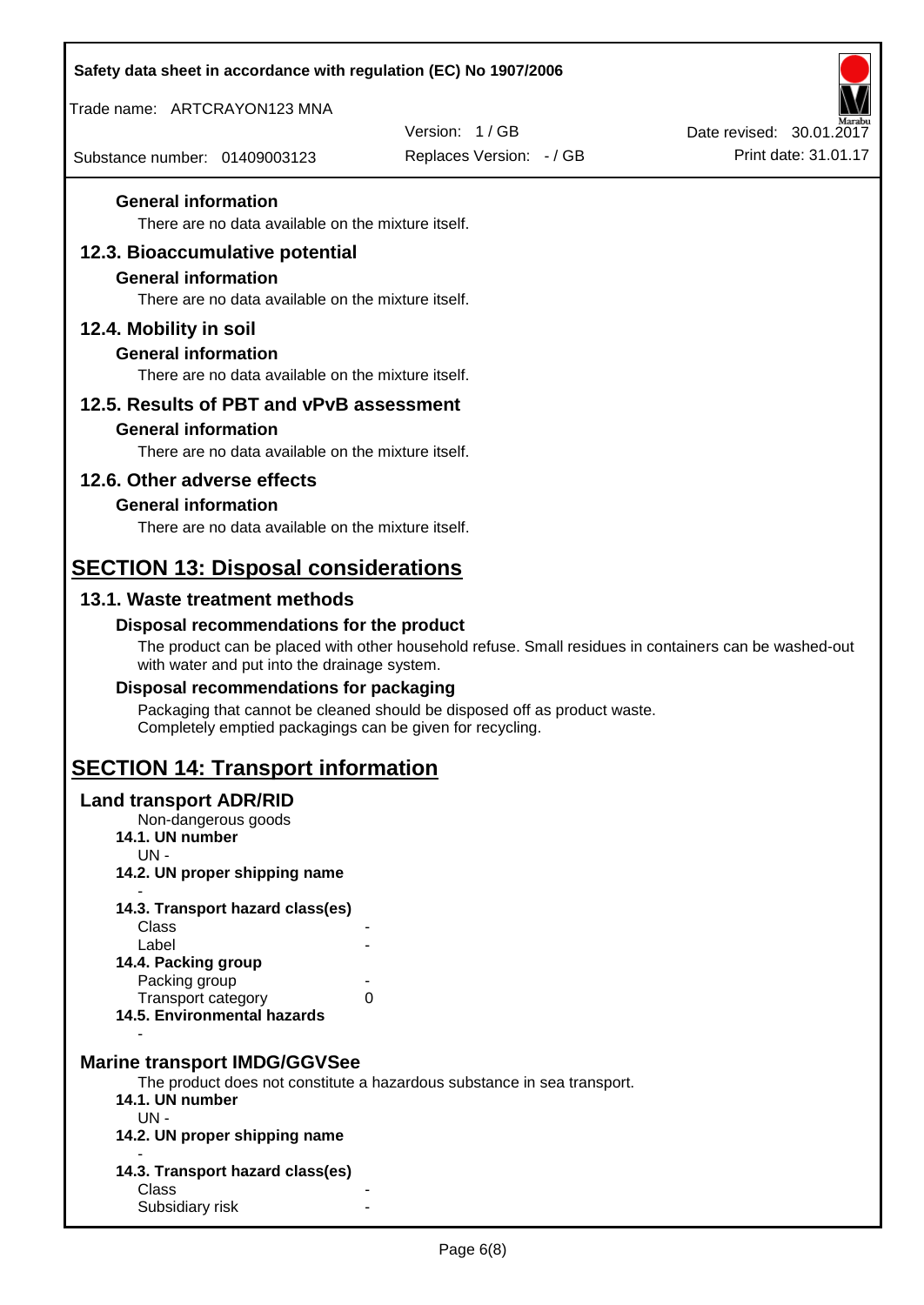| Safety data sheet in accordance with regulation (EC) No 1907/2006                                             |                                                                                                                                                                                                                                                         |                          |
|---------------------------------------------------------------------------------------------------------------|---------------------------------------------------------------------------------------------------------------------------------------------------------------------------------------------------------------------------------------------------------|--------------------------|
| Trade name: ARTCRAYON123 MNA                                                                                  |                                                                                                                                                                                                                                                         |                          |
|                                                                                                               | Version: 1/GB                                                                                                                                                                                                                                           | Date revised: 30.01.2017 |
| Substance number: 01409003123                                                                                 | Replaces Version: - / GB                                                                                                                                                                                                                                | Print date: 31.01.17     |
| 14.4. Packing group<br>Packing group<br>14.5. Environmental hazards<br>no                                     |                                                                                                                                                                                                                                                         |                          |
| Air transport ICAO/IATA                                                                                       |                                                                                                                                                                                                                                                         |                          |
| 14.1. UN number<br>$UN -$                                                                                     | The product does not constitute a hazardous substance in air transport.                                                                                                                                                                                 |                          |
| 14.2. UN proper shipping name                                                                                 |                                                                                                                                                                                                                                                         |                          |
| 14.3. Transport hazard class(es)<br>Class                                                                     |                                                                                                                                                                                                                                                         |                          |
| Subsidiary risk                                                                                               |                                                                                                                                                                                                                                                         |                          |
| 14.4. Packing group                                                                                           |                                                                                                                                                                                                                                                         |                          |
| Packing group<br><b>14.5. Environmental hazards</b>                                                           |                                                                                                                                                                                                                                                         |                          |
|                                                                                                               |                                                                                                                                                                                                                                                         |                          |
| 14.6. Special precautions for user<br>Transport within the user's premises:<br><b>Other information</b><br>no | Always transport in closed containers that are upright and secure.<br>Ensure that persons transporting the product know what to do in the event of an accident or spillage.<br>14.7. Transport in bulk according to Annex II of Marpol and the IBC Code |                          |
|                                                                                                               |                                                                                                                                                                                                                                                         |                          |
| <b>SECTION 15: Regulatory information</b>                                                                     |                                                                                                                                                                                                                                                         |                          |
| or mixture                                                                                                    | 15.1. Safety, health and environmental regulations/legislation specific for the substance                                                                                                                                                               |                          |
| <b>VOC</b>                                                                                                    |                                                                                                                                                                                                                                                         |                          |
| VOC (EU)                                                                                                      | %<br>13,5                                                                                                                                                                                                                                               |                          |
| <b>Other information</b>                                                                                      |                                                                                                                                                                                                                                                         |                          |
|                                                                                                               | The product does not contain substances of very high concern (SVHC).                                                                                                                                                                                    |                          |
| <b>Other information</b>                                                                                      |                                                                                                                                                                                                                                                         |                          |
| All components are contained in the AICS inventory.                                                           | All components are contained in the TSCA inventory or exempted.                                                                                                                                                                                         |                          |
| All components are contained in the PICCS inventory.                                                          |                                                                                                                                                                                                                                                         |                          |
| All components are contained in the DSL inventory.<br>All components are contained in the IECSC inventory.    |                                                                                                                                                                                                                                                         |                          |
| All components are contained in the NZIOC inventory.                                                          |                                                                                                                                                                                                                                                         |                          |
| All components are contained in the ENCS inventory.<br>All components are contained in the ECL inventory.     |                                                                                                                                                                                                                                                         |                          |
|                                                                                                               |                                                                                                                                                                                                                                                         |                          |
| 15.2. Chemical safety assessment                                                                              | For this preparation a chemical safety assessment has not been carried out.                                                                                                                                                                             |                          |
|                                                                                                               |                                                                                                                                                                                                                                                         |                          |
| <b>SECTION 16: Other information</b>                                                                          |                                                                                                                                                                                                                                                         |                          |
| <b>Supplemental information</b>                                                                               | Relevant changes compared with the previous version of the safety data sheet are marked with: ***                                                                                                                                                       |                          |
|                                                                                                               | This information is based on our present state of knowledge. However, it should not constitute a<br>guarantee for any specific product properties and shall not establish a legally valid relationship.                                                 |                          |

Page 7(8)

The information in this Safety Data Sheet is based on the present state of knowledge and current